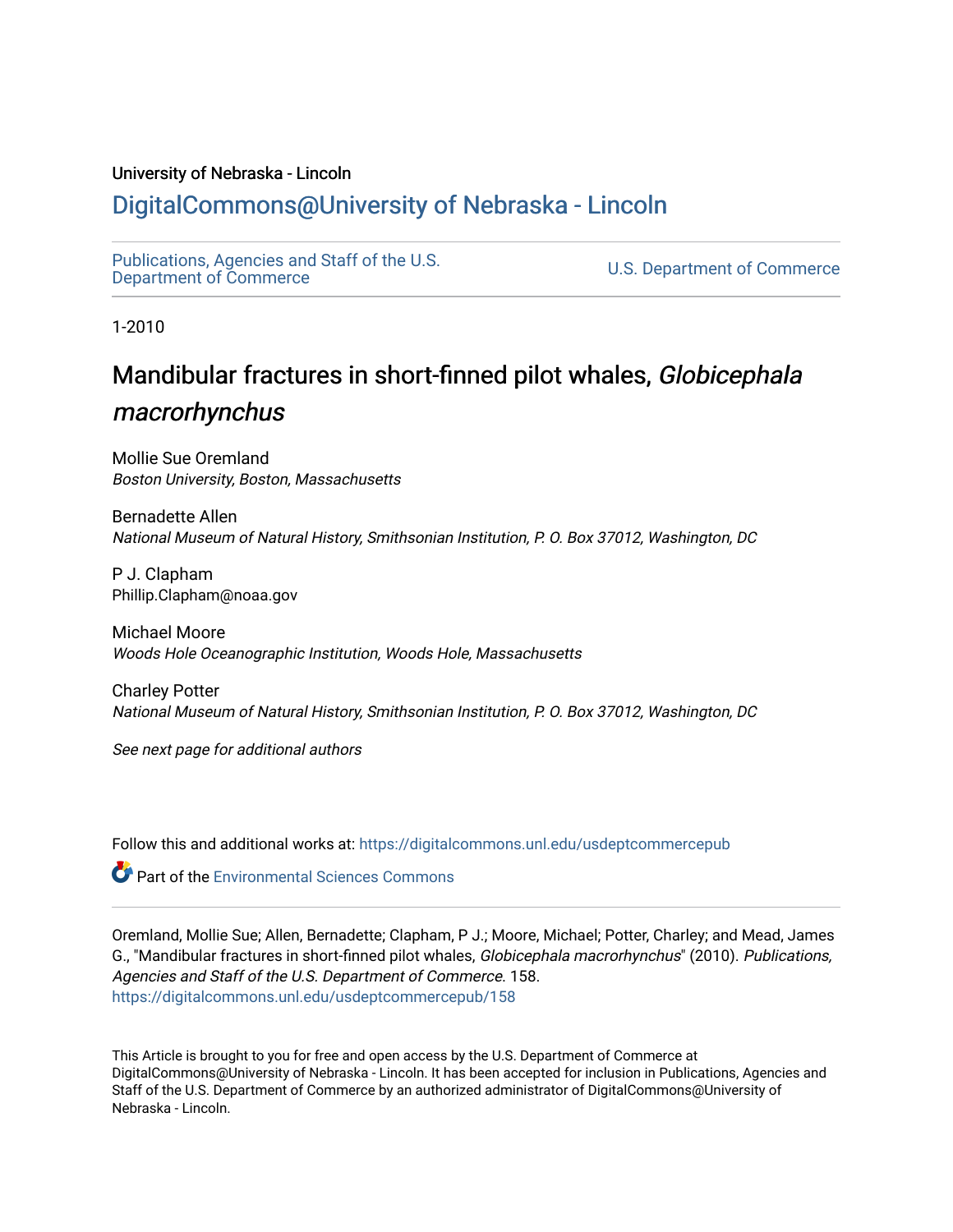### Authors

Mollie Sue Oremland, Bernadette Allen, P J. Clapham, Michael Moore, Charley Potter, and James G. Mead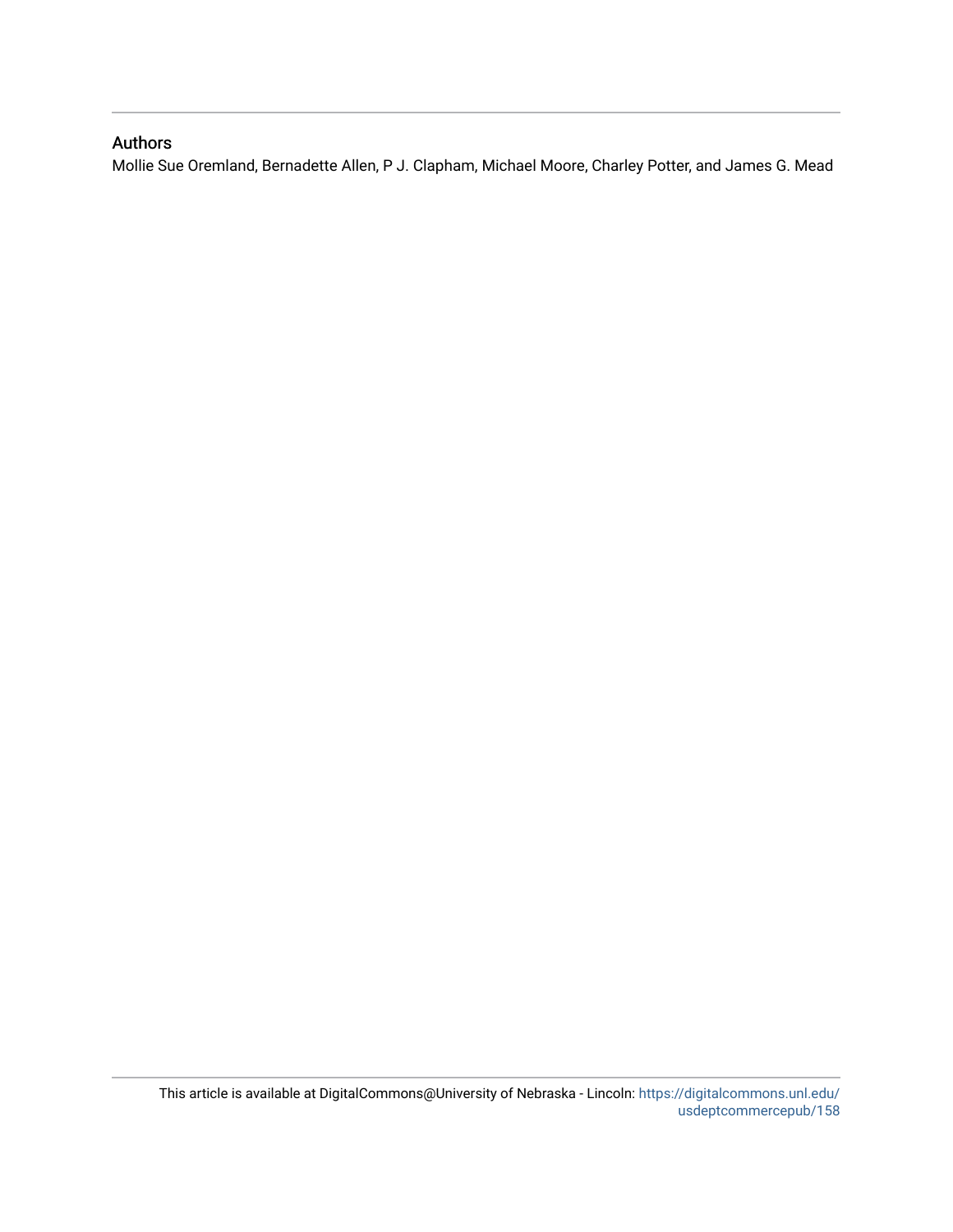# **Marine Mammal Science**



MARINE MAMMAL SCIENCE, 26(1): 1–16 (January 2010)  $© 2009$  by the Society for Marine Mammalogy DOI: 10.1111/j.1748-7692.2009.00334.x

This article is a U.S. government work, and is not subject to copyright in the United States.

## Mandibular fractures in short-finned pilot whales, *Globicephala macrorhynchus*

MOLLIE SUE OREMLAND Boston University, Boston, Massachusetts 02215, U.S.A. and National Museum of Natural History, Smithsonian Institution, P. O. Box 37012, Washington, DC 20013, U.S.A. E-mail: molliesue@gmail.com, meadj@si.edu

#### BERNADETTE M. ALLEN

National Museum of Natural History, Smithsonian Institution, P. O. Box 37012, Washington, DC 20013, U.S.A. and National Marine Mammal Laboratory, Alaska Fisheries Science Center, National Marine Fisheries Service, NOAA, 7600 Sand Point Way NE, Seattle, Washington 98115, U.S.A.

#### PHILLIP J. CLAPHAM

National Marine Mammal Laboratory, Alaska Fisheries Science Center, National Marine Fisheries Service, NOAA, 7600 Sand Point Way NE, Seattle, Washington 98115, U.S.A.

MICHAEL J. MOORE Woods Hole Oceanographic Institution, Woods Hole, Massachusetts 02543, U.S.A.

CHARLEY POTTER JAMES G. MEAD National Museum of Natural History, Smithsonian Institution, P. O. Box 37012, Washington, DC 20013, U.S.A.

#### **ABSTRACT**

This study's objective was to investigate mandibular fractures in 50 short-finned pilot whales, *Globicephala macrorhynchus,* from two mass strandings. Based on current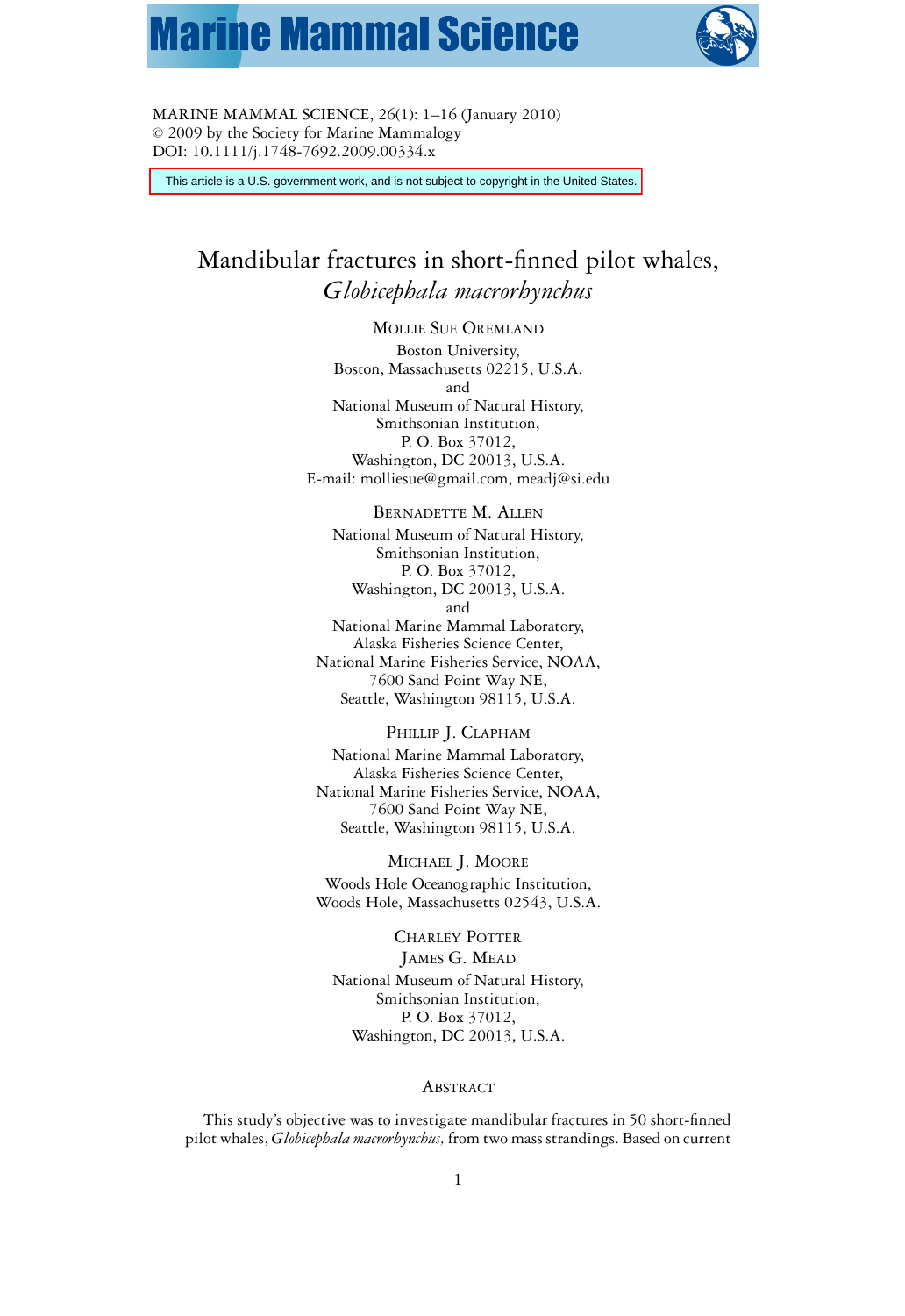theories that this species is sexually dimorphic and polygynous, hypotheses were: (1) males should suffer more frequent or more substantial mandibular fractures than should females, and (2) fracture occurrence should increase with male reproductive maturity and potential correlates of maturity, such as age and length. Fractures were described and correlated with physical characteristics to infer possible explanations for injuries. Mandibular fractures were surprisingly common in males and females, being found in more than half of the animals examined (27/50, or 54% overall; 17/36 or 47% of females and 10/14 or 71% of males). Length was the only correlate of fracture presence; the proportion of animals showing evidence of fracture increased with length. These results offer some support to initial hypotheses, but there must be another set of consequences that contribute to mandibular fractures in females. A combination of intra- and interspecific interactions and life history characteristics may be responsible for fractures. Further research from a larger sample of this and other cetacean species are suggested to help elucidate both the causes and implications of mandibular fractures.

Key words: fracture, mandible, pilot whale, *Globicephala macrorhynchus*, stranding, trauma, competition, injury, cetaceans.

Of the two species of pilot whale, the long-finned pilot whale, *Globicephala melas,* is found in the higher latitudes of both hemispheres, while the short-finned pilot whale, *Globicephala macrorhynchus,* is found in equatorial to warm, temperate waters. Both species are subject to frequent mass strandings (Olson and Reilly 2002). Much is known about the biology and social structure of *G. melas* through examination of specimens obtained from drive fisheries and mass strandings (Sergeant 1962, Andersen 1993). In contrast, much less is known about populations of *G. macrorhynchus* in the northwestern Atlantic Ocean; these animals have been far less subject to mortality from directed or incidental fisheries takes (Caldwell *et al.* 1971). The National Museum of Natural History (Smithsonian Institution) in Washington, D.C., holds skeletal and other material from a total of 50 short-finned pilot whales that came ashore in two mass strandings in North and South Carolina in 1973. Preliminary observations revealed an unusually high frequency of mandibular fractures, all of which were determined to be antemortem given evidence of healing.

Intraspecific and interspecific interactions including play, competition, adult– juvenile interactions and predation, and anthropogenic factors such as entanglement and ship strikes could potentially result in trauma (Evans and Raga 1987, Cox *et al.* 1998, Patterson *et al.* 1998, Wells *et al.* 1999, Gulland *et al.* 2001, Dunn 2002, Cox *et al.* 2006, Campbell-Malone *et al.* 2008). Both species of pilot whale are sexually dimorphic, and polygyny is the presumed mating system (Reilly 1978, Andersen 1993, Carrier *et al*. 2002, Olson and Reilly 2002, Ralls and Mesnick 2002). There is some speculation that *G. macrorhynchus* males use their broad, flat heads as a protective cushion while ramming other males, but no behavioral data exist to support this theory. Intraspecific aggression in the form of head butting and tooth rakes has been observed in bottlenose dolphins (*Tursiops truncates*) (Parsons *et al.* 2003, Scott *et al.* 2005). In fact, males of many species of cetaceans, particularly those in which there is sexual dimorphism, engage in direct physical combat during intrasexual competition (Campagna 2002).

Accordingly, one could hypothesize that male pilot whales should suffer more frequent and more substantial mandibular fractures than should females. A second hypothesis follows: that the rate of fracture occurrence should increase with male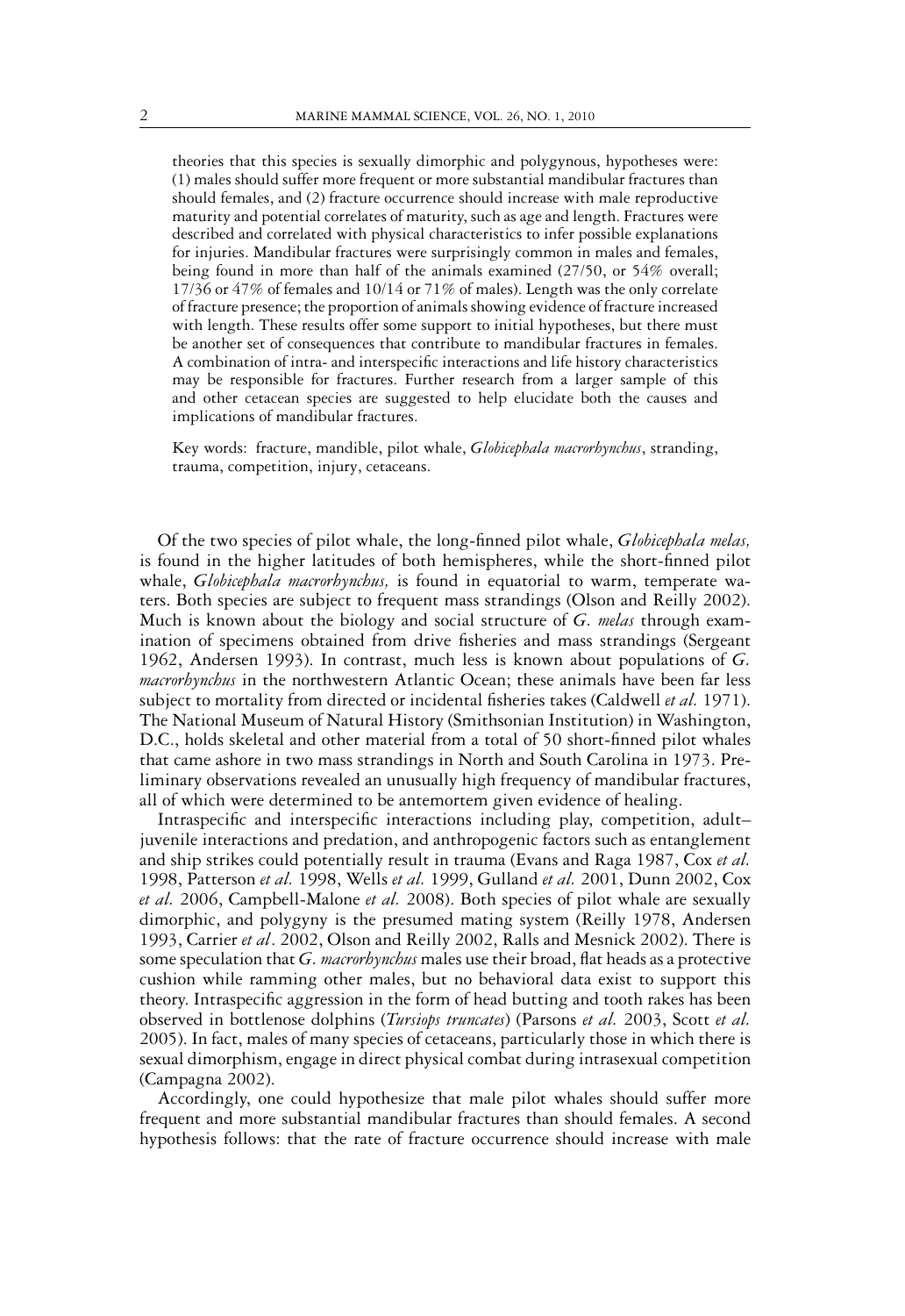reproductive maturity and any potential correlates of maturity, such as age and length. The objective of this study was to investigate the occurrence, location, and characteristics of mandibular fracture in the two groups of mass-stranded shortfinned pilot whales. Analyses of the occurrence and characteristics of fractures with regard to sex, age, reproductive maturity, and other life history characteristics of the animals concerned may provide insight into the possible behavioral, ecological, or other explanations for such fractures in these animals.

#### **METHODS**

#### *Objectives*

The goal of this study was to infer possible explanations for mandibular fractures in short-finned pilot whales from correlations between fracture presence and life history characteristics, notably sex, age, reproductive state, and total body length. To accomplish this goal, the age and reproductive state of the animals had to be determined. Then, data were collected on the occurrence and characteristics of fracture in the sample group. Characteristics of fracture that were described included location, complexity of fracture pattern, overall severity, and extent of healing.

#### *Stranding Data Collection*

On 6 October 1973, 23 short-finned pilot whales stranded at Kiawah Island, South Carolina. The skulls and mandibles, including teeth, were collected from 22 of the 23 animals (16 females, 6 males). On 12 October 1973, 28 short-finned pilot whales stranded at Cape Lookout, North Carolina. The skulls and mandibles, including teeth, were collected from all 28 animals (20 females, 8 males). Stranding data were collected for all animals according to the standard procedures of the National Museum of Natural History, Smithsonian Institution (modified after Norris 1961).

#### *Life History Characteristics*

Animals were classified according to their total body lengths into one of four length groups:  $\lt$ 300 cm, 300–350 cm, 350–400 cm, and  $>400$  cm. These categories were not based on any life history characteristics, but were chosen so that a small number of distinct length groups could be used for statistical analysis.

Teeth were cut and stained according to the methods described in Perrin and Myrick (1980). Thin sections were mounted and viewed through polarized film on a Wild Heerbrugg M3 (Wild Heerbrugg, Heerbrugg, Switzerland) dissecting microscope at  $16\times$  magnification. Each animal was assigned an estimated age and a corresponding age group according to the following tooth factors: number of growth layer groups visible, whether irregular dentine deposition had occurred, and whether the pulp cavity was open or closed (Kasuya *et al.* 1988). Animals were classified into one of six age groups (in years): 1–3, 4–6, 7–9, 10–14, 15–19, and 20–30.

At the time of stranding, observations were made and measurements were taken that related to the reproductive and maturational states of the animals. The state of epiphyseal fusion of the midthoracic vertebrae was classified as open or closed, indicating physical maturity (Mackintosh and Wheeler 1929:447). For females, lactation and pregnancy at the time of stranding were recorded. For males, the weight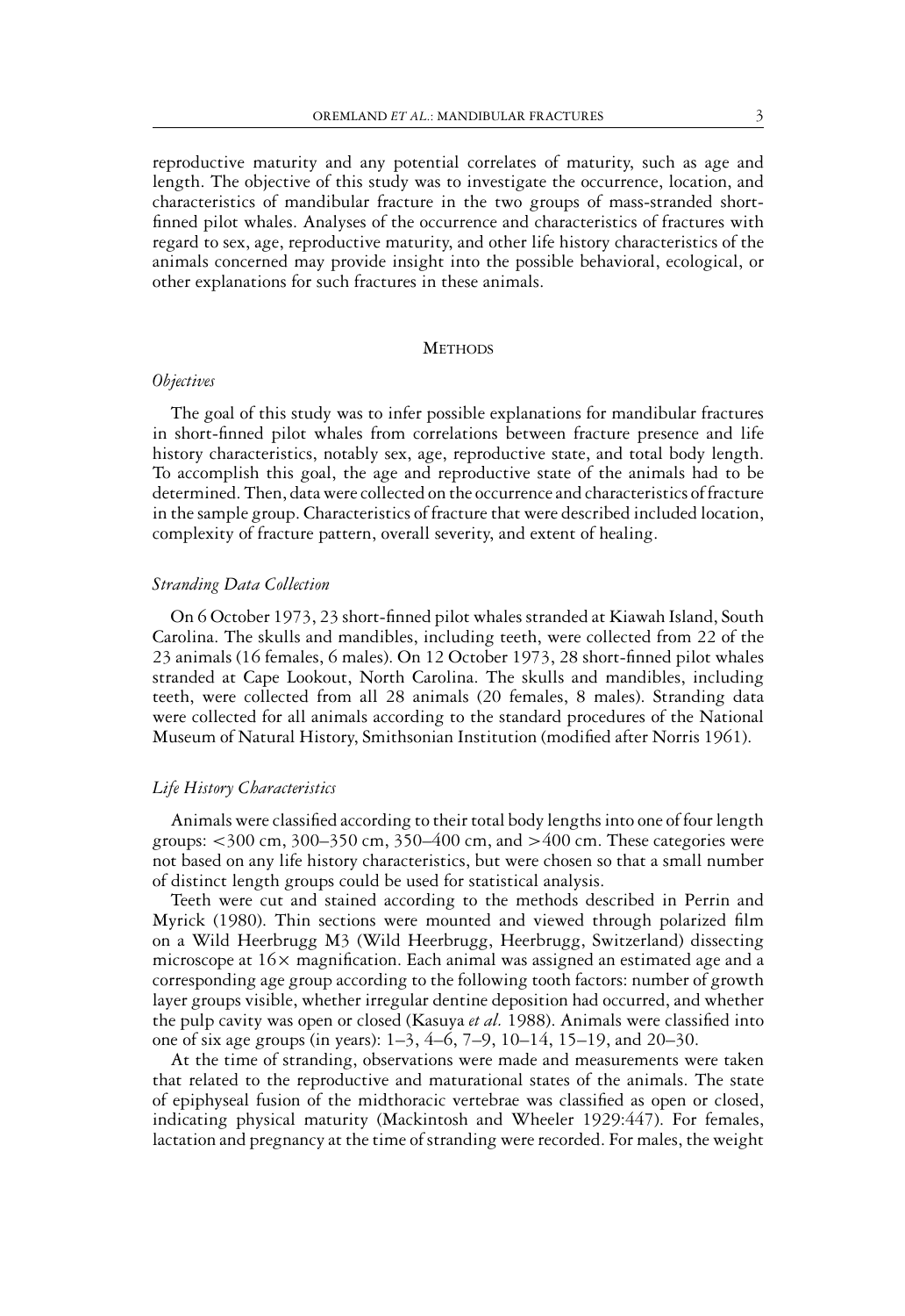and dimensions (length  $\times$  width) of both the right and left testes were measured wherever possible, and the presence of seminal fluids was examined. Reproductive organs were collected for 10 females and 3 males chosen arbitrarily.

Data from 36 females were collected: 16 from South Carolina and 20 from North Carolina. Females were classified according to their reproductive maturity as immature, mature, or unknown. Females were classified according to whether there was evidence of prior pregnancy (yes or no). Lactation or pregnancy at the time of stranding, or mature vascularization of the uterus in nonpregnant and nonlactating individuals were considered evidence that a female was or had previously been pregnant.

Data from 14 males were collected: 6 from South Carolina and 8 from North Carolina. Shortly after the stranding events occurred, testes of three of the males that had been collected were prepared histologically (8  $\mu$  sections, and stained with hematoxylin and eosin) and slides were examined using a Leitz Laborlux 12 (Leitz Group, Grand Rapids, MI) compound microscope at  $63\times$  magnification to score for the presence of spermatogonia or spermatocytes using Berg's stain (Berg 1963). Those three males were classified according to their reproductive maturity as immature, mature, or unknown. In addition, one large male (total length = 535 cm) with a left testis weight of 1.58 kg was classified as mature, and a 1-yr-old male was assumed to be immature. The remaining nine males were classified as having unknown reproductive maturity.

For statistical comparison, males were also assigned to groups according to testis size as represented by both testis weight and length. Males with individual testis weight  $\leq 0.10$  kg and length <15 cm were assigned to testis size group 1; those with individual testis weight  $= 0.11 - 0.19$  kg and length 15–30 cm were assigned to testis size group 2; and those with individual testis weight  $\geq 0.2$  kg and length >30 cm were assigned to testis size group 3.

#### *Examination of Fractures*

*Definition of fracture—*A fracture is a partial or complete break in the continuity of a bone (Howorth 1959, Ortner 2003). For this study, all partial or complete breaks in the continuity of the mandible that were determined to be antemortem injuries were considered fractures. All but one of the fractures found in this study had begun callus formation and were therefore considered antemortem injuries. To permit comparisons across individuals, a number of assumptions were made regarding the etiology of the fractures. For example, it cannot be definitively determined postmortem whether a single area of intersecting fracture lines was the result of a single fracture incident or two separate injuries. Therefore, all fractures in this study were considered as single fracture events. Similarly, fractures on both the left and right mandible could have resulted from a single or multiple events. However, since it was impossible to determine for certain that injuries on both mandibles were sustained at the same time, all fractures on the left and right mandibles were considered separately from one another. All fractures were also considered to be traumatic in nature.

*Visual examination of mandibles—*All mandibles were examined visually and tactilely for evidence of fracture. Many fractures were visible as one or more lines or raised seams on the bone, either on the lingual or the labial side, or on both sides, of the mandible. All mandibles were examined and scored for fractures by four individuals.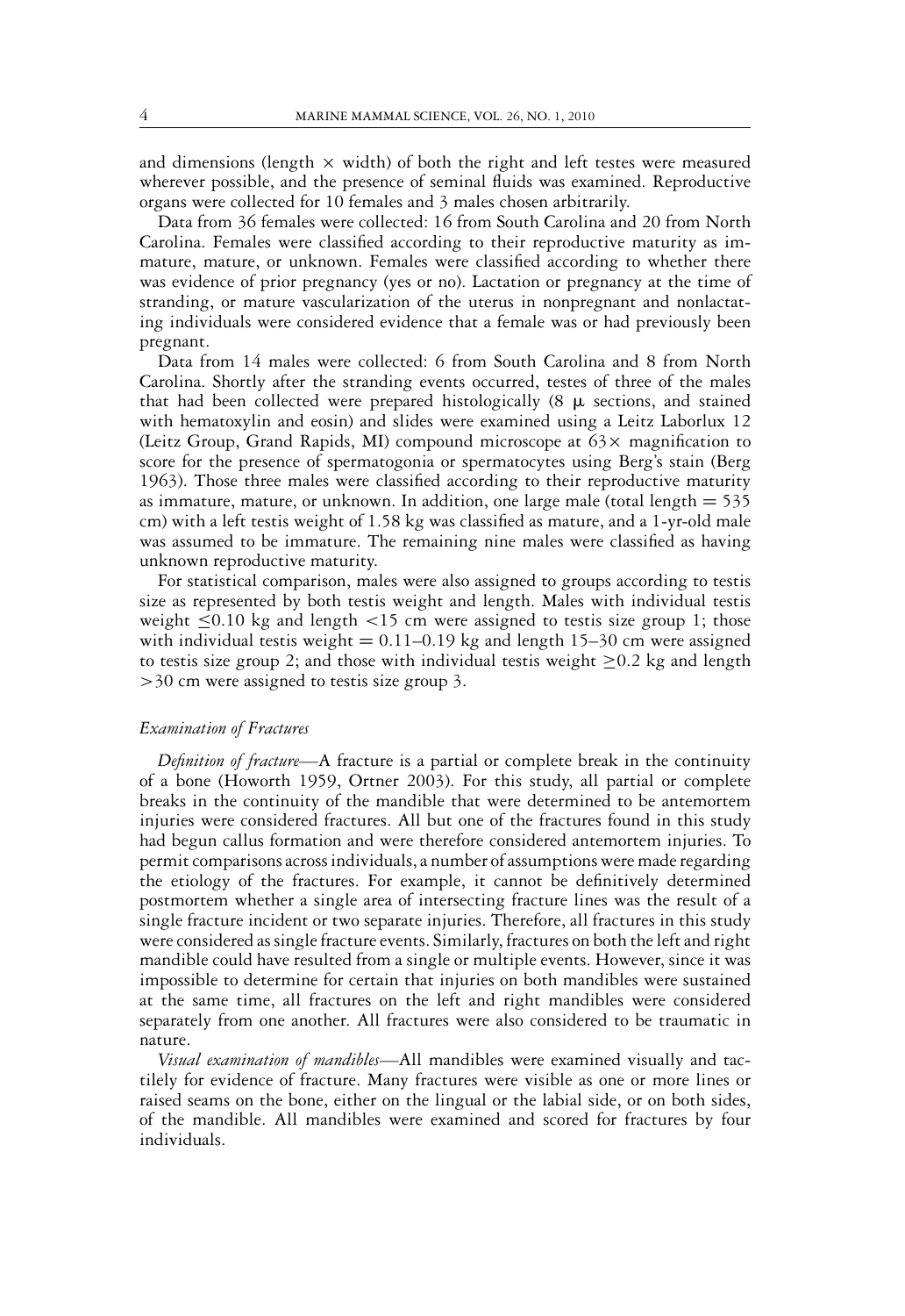*X-Ray Examination of mandibles—*All mandibles were x-rayed in lingual and labial views. The microfocus x-ray source was a PXS5–724EA Thermo Kevex X-Ray (Thermo Scientific, Scotts Valley, CA) source with CU017 controller (70 kV end window source, maximum current 0.1 mA, <20  $\mu$  focal spot, 34 $^{\circ}$  cone of illumination, air cooled). The flat panel amorphous digital x-ray detector was a PaxScan 4030 (Varian Medical Systems, Inc., Palo Alto, CA) (28.2  $\times$  40.6 cm pixel area; captures 7.1 million pixels, 12-bit image, 14.4 MB file size; 5–15 s to capture an image). FlashScan software, adapted for use on Windows 2000, was used for image capture. X-rays were saved in digital format and viewed with Adobe Photoshop 6.0 on a graphics workstation with a high resolution monitor (1.5 GHz, Pentium 4, 400 MHz system bus; 1 GB RDRAM; 73 GB SCSI hard drive). All mandibles were then reexamined visually and compared to x-rays to confirm the presence or absence of fractures, and to further clarify the location and patterns of fracture lines.

#### *Classification of Fractures*

*Anatomical location—*Mandibles of all 50 animals were examined, and fracture presence or absence was recorded. If present, fracture location on the left or right side was recorded. Each fracture was assessed as being visible and/or tactilely apparent on either the lingual, labial, or on both surfaces of the mandible.

To permit comparison across mandibles of very different size, the total length of the mandible was divided into equal thirds (caudal third, middle third, and rostral third) along the transverse body plane (see Fig. 1A). Similarly, the height of the mandible was divided into equal thirds (dorsal third, middle third, and ventral third) along the frontal body plane (see Fig. 1B). The location of each fracture was noted as being present in one or more of each third along the transverse or frontal body plane.

*Rated fracture categories—*Each fracture was rated in three categories: extent of healing of the fracture, complexity of the fracture pattern, and overall severity of fracture. Four of the authors rated all of the fractures in each category. The first author developed the protocols and rated each fracture three separate times to ensure her ratings were consistent. Before the other individuals rated the fractures, they were given protocols and examined broken mandibles of short-finned pilot whales in the National Museum of Natural History's collection that were not part of this study. These mandibles were rated according to the same protocols and labeled with their ratings. These procedures were undertaken to reduce interobserver and intraobserver error.

Spearman correlation coefficients and tests of proportions were calculated for the ratings made by the four scorers to ensure consistency. Because differences between



*Figure 1.* Division of short-finned pilot whale mandible into thirds in order to classify fractures by location. (A) The total length of the mandible was divided into a caudal third, middle third, and rostral third along the transverse body plane. (B) The height of the mandible was divided into a dorsal third, middle third, and ventral third along the frontal body plane.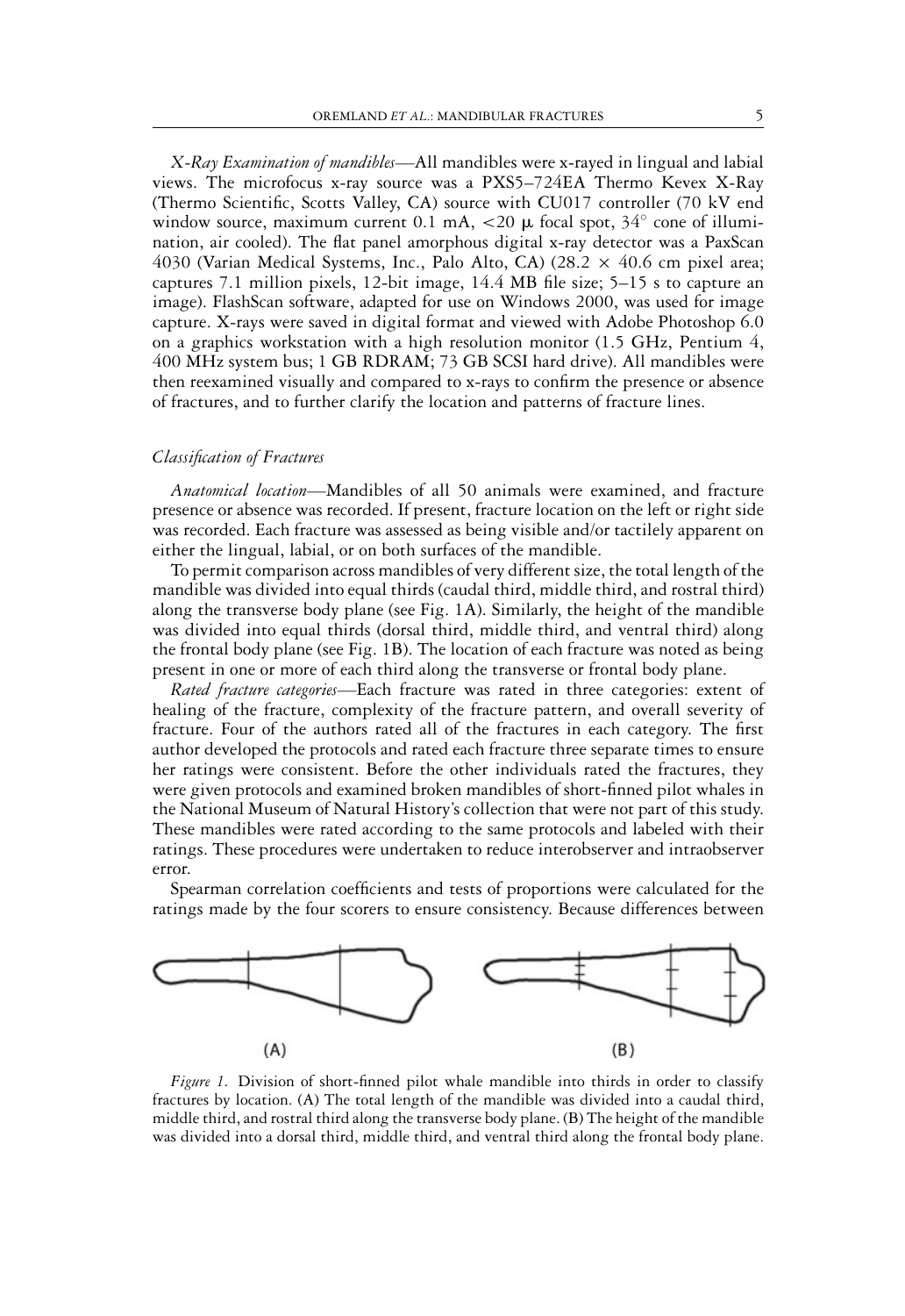the ratings by the scorers were insignificant, one set of ratings was then used in all further statistical analyses.

The extent to which a fracture had healed at the time of stranding was rated on a scale from 1 to 3, with 1 being a recent fracture and 3 being a well-healed fracture. Only one mandible showed evidence of a fracture that could have been sustained at the time of stranding; however, that break also could have occurred during the necropsy or preparation of the skeleton. Therefore, that "fracture" was not considered in this study. A fracture rated 1 was reunited slightly, but still an obviously recent fracture; some callus was present. A fracture rated 2 was reunited moderately with some callus tissue and remodeling visible; holes or other areas that were not yet reunited may have been present. Bone was smoothed to some extent and had begun to return to its normal contours, but the fracture site was still easily discernible. A fracture rated 3 was almost indiscernible; there was virtually no callus remaining and the bone closely resembled its normal contours. For example, there may be a slight callus remaining on the lingual surface, but the labial surface had normal contours.

The complexity of the fracture pattern was rated on a scale from 1 to 3. The complexity of fracture pattern was based on the number of fracture lines comprising the break, as well as the pattern, direction, and intersection of fracture lines. Any fracture resulting in multiple holes (areas of nonunion), depression, or displacement was considered more complex than fractures without these characters, regardless of the number of fracture lines. Crescentic fractures were not considered simple by nature because those observed were large, included several intersecting fracture lines, and were likely to have had considerable impact on the individual's ability to move the jaw due to their size and location. Therefore, a crescentic fracture could not have been classified as a 1, but only as a 2 or a 3. A fracture rated 1 was simple, with one or two fracture lines; fracture margins were clear, thin lines resulting from clean breaks; the pattern of fracture was easy to identify; fracture lines may have been straight or slightly curved, but were not crescentic. A fracture rated 2 was moderately complex, usually with two or three fracture lines; connections between fracture lines may not have been clear; fracture margins may have been broader or slightly less easy to identify. A fracture rated 3 was complex, usually with more than three fracture lines; the margins and pattern of fracture were extremely unclear.

The overall severity of each fracture was rated on a scale from 1 to 3, with 1 being mild and 3 being severe. The overall severity of each fracture was based on the complexity of fracture pattern, the size and length of fracture, orientation of fracture lines, and location on the mandible. For example, a vertical fracture that extends more than halfway through the height of the mandible at its caudal margin would be considered more severe than a short, horizontal crack in the pan bone that showed no displacement. See Figure 2 for images of some mandibular fractures from this study.

#### *Statistical Analyses*

All statistics were performed using SYSTAT 10.2 and Microsoft Excel. Procedures and details on Fisher's exact test (for analyses involving two groups) and on Chisquare tests (for analyses involving multiple groups) were taken from Hayek (1994) and Simpson *et al.* (1960). All tests were run at the 0.05 level of significance. Test used, observed probabilities and group sizes (*n*) are reported in results.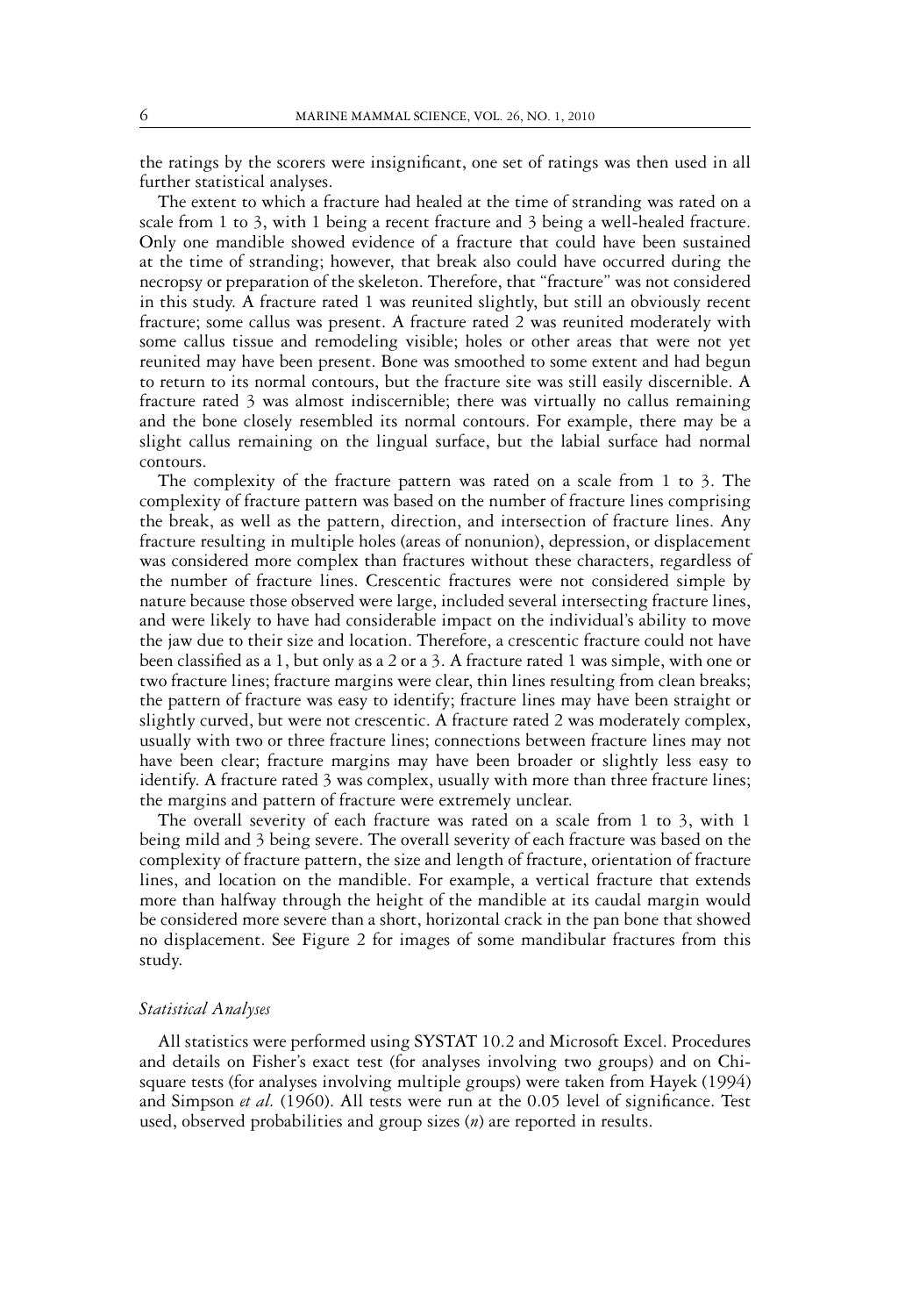

*Figure 2.* Mandibles of short-finned pilot whales: Fractures indicated by arrows. (A) A fracture rated 3 in complexity (complex); 3 in severity (severe); and 2 in healing (moderate healing evident). (B) A fracture rated 2 in complexity (moderately complex); 2 in severity (moderately severe); and 2 in healing (moderate healing evident). (C) A fracture rated 1 in complexity (simple); 1 in severity (mild); and 1 in healing (well healed).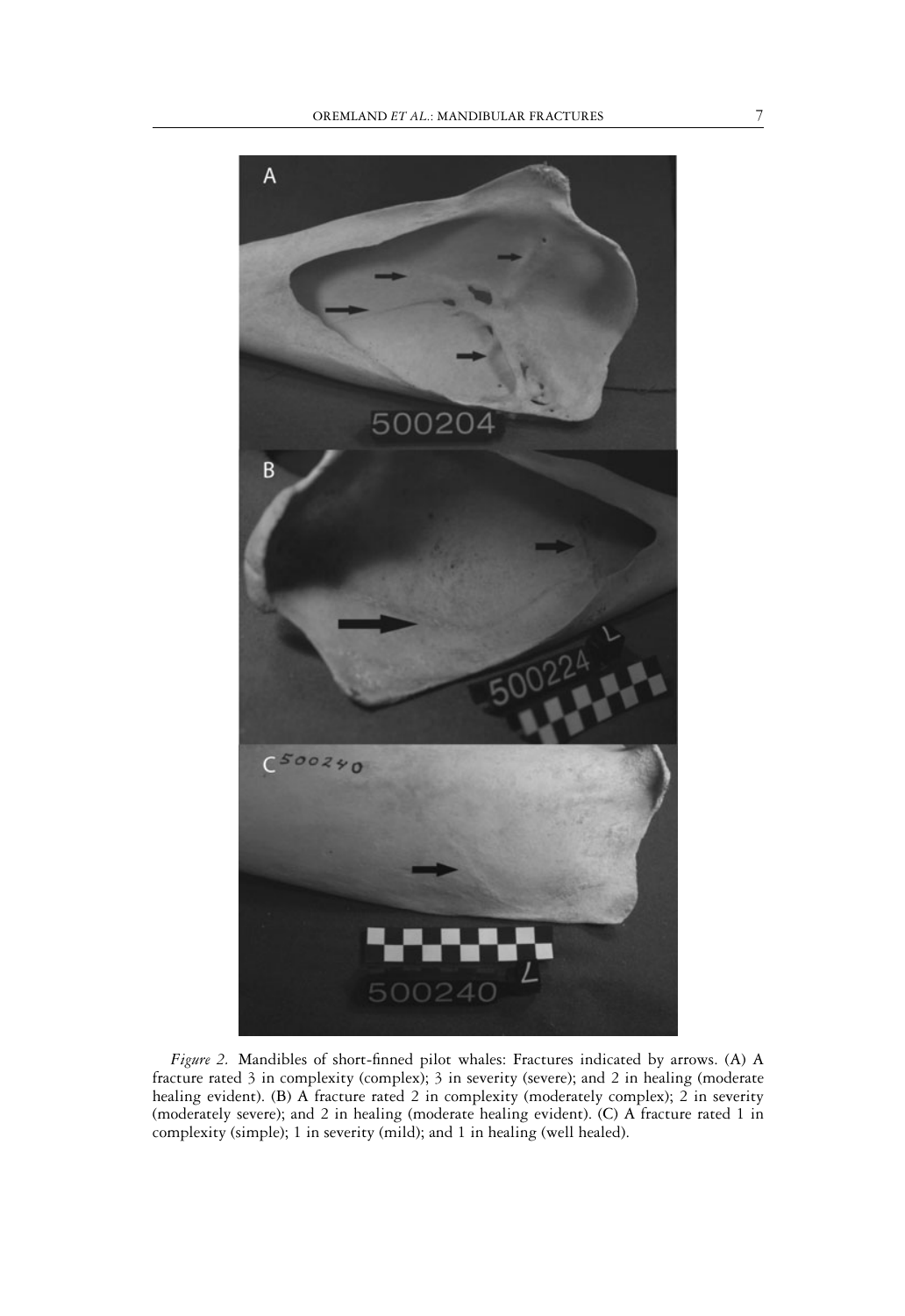#### **RESULTS**

#### *Life History Characteristics*

Of 50 animals examined, 4 (2 females and 2 males) were 1–3-yr old; 14 (11 females and 3 males) were 4–6-yr old; 7 (6 females and 1 male) were 7–9-yr old; 13 (5 females and 8 males) were  $10-14$ -yr old; 5 (all females) were  $15-19$ -yr old; and 7 (all females) were 20–30-yr old.

Of 36 females examined, 1 was classified as immature, 20 were mature, and there were insufficient data to determine a reproductive state for 15 animals. Of 14 males examined, 4 were classified as immature, 1 was mature, and there were insufficient data to determine reproductive state for 9 animals.

#### *Presence of Fracture*

Of 50 animals examined, 27 (54.0%) showed evidence of fracture. Seventeen of 36 females (47.2%) and 10 of 14 males (71.4%) showed evidence of fracture. There was no significant difference between the number of females and males with fractures (Fisher's exact test;  $n = 50$ ,  $P = 0.206$ ). Significantly more animals had a fracture on only one mandible (20 of 27 animals; 74.1%) than on both mandibles (7 of 27 animals; 25.9%) (Chi-square test;  $n = 27$ ,  $P = 0.012$ ). One of the animals (USNM 500232) had two separate fractures on the left mandible. A total of 35 separate fractures were classified in this study.

The number of animals showing evidence of fracture did not differ significantly by stranding location (North Carolina *vs.* South Carolina), between a single sex at either location, or between the females and males at the same location. Therefore, animals from both North Carolina and South Carolina strandings were combined for all further statistical analyses.

#### *Fracture Location*

*Side of mandible—*Of 35 total fractures, 20 (57.1%) were on the left mandible and 15 (42.9%) were on the right mandible. There was no significant difference between the number of fractures on the left and right mandibles (Chi-square;  $n = 35$ ,  $P =$ 0.398). Of the 20 animals with a fracture on only one mandible,  $12 (60.0%)$  were fractured on the left mandible and 8 (40.0%) were fractured on the right mandible. Significantly more fractures (Chi-square;  $n = 35$ ,  $P \le 0.001$ ) could be seen on both the lingual and labial sides of the mandible (31 of 35, 88.6%) than could be seen only on the lingual side (4 of 35, 11.4%). None could be seen on only the labial side of the mandible.

*Third of the mandible, divided along transverse and frontal body planes—*Along the transverse body plane, all 35 fractures (100%) were located on the caudal third of the mandible; 20 fractures (57.1%) also extended onto the middle third of the mandible. None of the fractures extended to the rostral third of the mandible. Significantly more fractures (Chi-square;  $n = 35$ ,  $P \le 0.001$ ) were located on the caudal third of the mandible than on either the middle or rostral third. Along the frontal body plane, 32 fractures (91.4%) were located on the ventral third of the mandible, 27 fractures (77.1%) were located on the middle third of the mandible, and 10 fractures (28.6%) were located on the dorsal third of the mandible. Significantly more fractures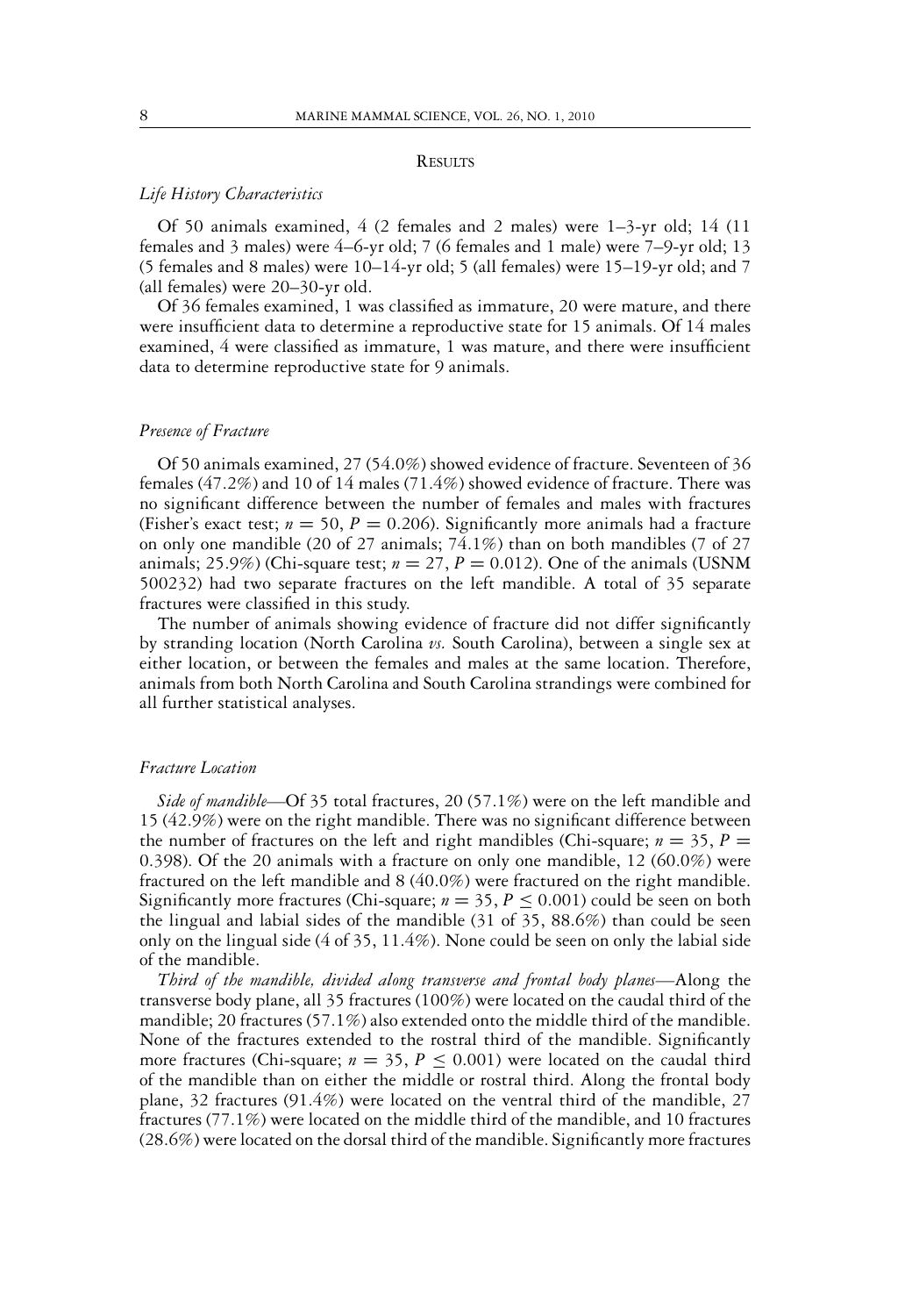*Table 1.* Number and percentage of total fractures for each of three-rated categories. (A) Extent of fracture healing was rated 1–3, with 1 being a recent fracture and 3 being a wellhealed fracture. (B) Fracture pattern complexity was rated 1–3, with 1 being simple and 3 being complex. (C) Overall severity of fracture was rated 1–3, with 1 being mild and 3 being severe.

| Rating                          | Number of fractures | % of fractures |
|---------------------------------|---------------------|----------------|
| (A) Extent of fracture healing  |                     |                |
|                                 |                     | 2.9            |
| 2                               | 18                  | 51.4           |
| 3                               | 16                  | 45.7           |
| (B) Fracture pattern complexity |                     |                |
|                                 | 17                  | 48.6           |
| 2                               | 10                  | 28.6           |
| 3                               | 8                   | 22.9           |
| (C) Severity of fracture        |                     |                |
|                                 | 17                  | 48.6           |
| 2                               | O)                  | 25.7           |
| 3                               | 9                   | 25.7           |

(Chi-square;  $n = 35$ ,  $P \le 0.001$ ) were located on the ventral third of the mandible than on either the middle or dorsal third.

#### *Fracture Description by Rated Fracture Categories*

There were not significantly more fractures earning any one rating for fracture pattern complexity or overall severity. There were significantly more fractures rated 2 or 3 than rated 1 in extent of fracture healing (Chi-square test;  $n = 35$ ,  $P = 0.001$ ; Table 1).

#### *Correlations of Fracture Characteristics*

*The presence and location of fracture—*The percentage of animals with fracture(s) increased with increasing body length for all 50 animals (Chi-square test; *n* = 50,  $P = 0.001$ ; for females only (Chi-square test;  $n = 35$ ,  $P = 0.009$ ); and for males only (Chi-square test;  $n = 15$ ,  $P = 0.049$ ; Fig. 3). The presence of fracture was not significantly correlated with sex (Fisher's exact test;  $n = 50$ ,  $P = 0.206$ ).

For all animals  $(n = 50)$ , the presence of fracture was not significantly correlated with age (Chi-square test;  $P = 0.340$ ), physical maturity (Fisher's exact test;  $P =$ 1.000), or reproductive maturity (Fisher's exact test;  $P = 0.730$ ).

For all 27 animals showing evidence of fracture, whether one or both mandibles were fractured or whether there was a fracture on the left or right mandible was not significantly correlated with sex (Fisher's exact test;  $P = 0.678$ ), age (Chi-square test;  $P = 0.474$ ), physical maturity (Fisher's exact test;  $P = 0.633$ ), length (Chi-square test;  $P = 0.828$ ), or reproductive maturity (Fisher's exact test;  $n = 22$ ,  $P = 0.290$ ). Whether there was a fracture on the left or right mandible was not significantly correlated with sex (Fisher's exact test;  $P = 1.000$ ), age (Chi-square test;  $P = 0.642$ ), physical maturity (Fisher's exact test;  $P = 1.000$ ), length (Chi-square test;  $P =$ 0.432), or reproductive maturity (Fisher's exact test;  $n = 22$ ,  $P = 0.432$ ).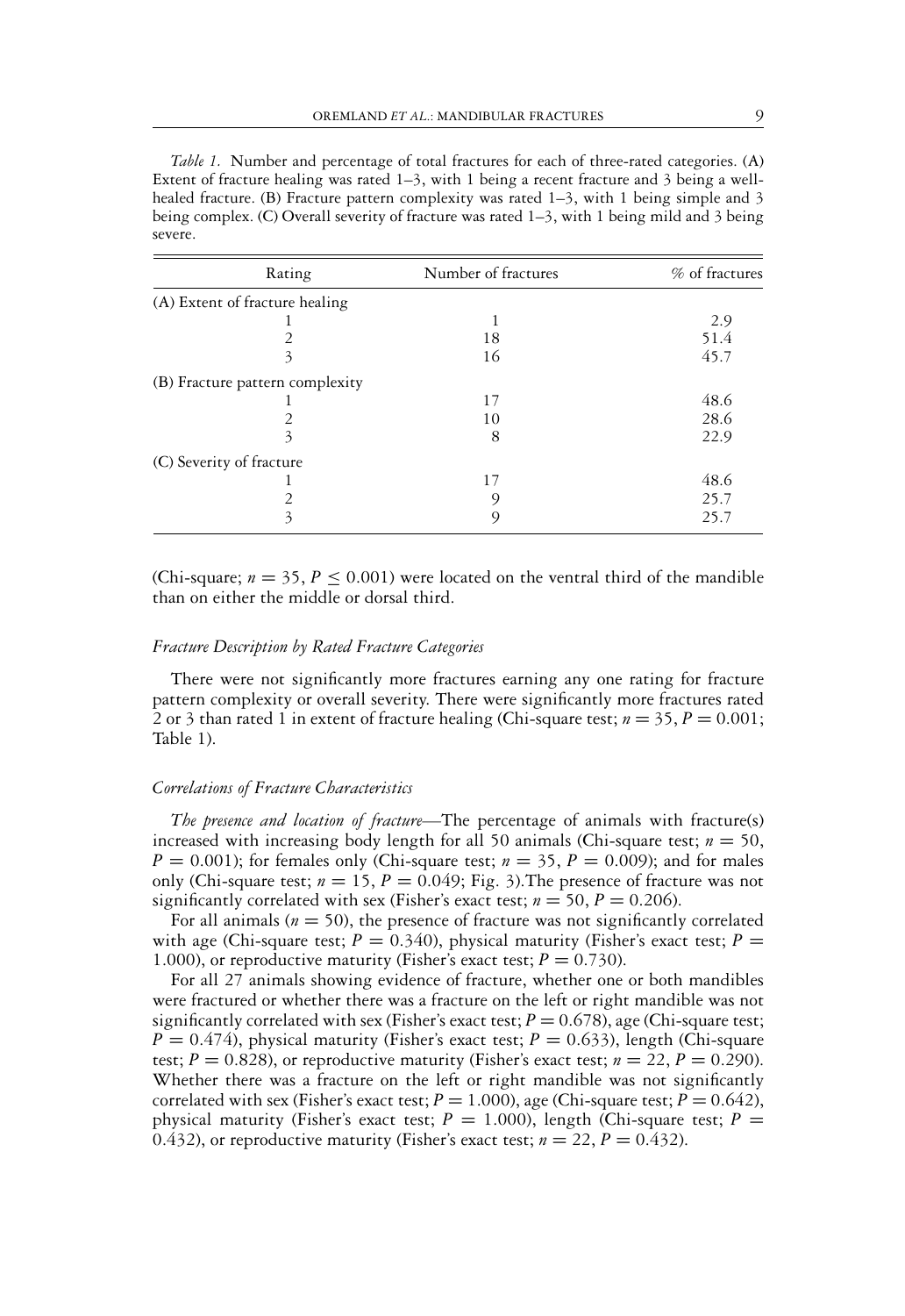

*Figure 3.* Number and percentage of female and male short-finned pilot whales with mandibular fracture(s) for each length group.

Fracture presence and characteristics were also not significantly correlated with life history characteristics for either females or males considered separately; statistical data are not reported for these individual groups because of the smaller sample size.

*Rated fracture categories—*For all 35 fractures, age was not significantly correlated with extent of fracture healing when comparing three age groups: 1–9 yr, 10–19 yr, and 20–30 yr (Chi-square test;  $n = 35$ ,  $P = 0.066$ ), but age was significantly correlated with extent of fracture healing when comparing two age groups: 1–9 yr and 20–30 yr (Chi-square test;  $n = 35$ ,  $P = 0.020$ ). Physical maturity was significantly correlated with extent of fracture healing (Chi-square test;  $n = 35$ ,  $P =$ 0.005) and complexity of fracture pattern (Chi-square test;  $n = 35$ ,  $P = 0.006$ ). Length was significantly correlated with severity of fracture pattern (Chi-square test;  $n = 35$ ,  $P = 0.016$ ). Reproductive maturity was significantly correlated with extent of fracture healing (Chi-square test;  $n = 35$ ,  $P = 0.006$ ). Sex was not significantly correlated with any of the rated fracture categories (Chi-square test;  $n = 27$ ,  $P =$ 0.521 (extent of fracture healing);  $P = 0.835$  [complexity of fracture pattern];  $P =$ 0.993 [severity of fracture]). Statistical data are not reported for rated fracture categories for either females or males considered separately due to small sample size.

Although not statistically significant aside from the data noted above, there was a trend toward fractures being more complex and severe with increasing age and physical maturity. Fractures also tended to show a greater extent of healing in physically immature *vs.* mature animals (Fig. 4).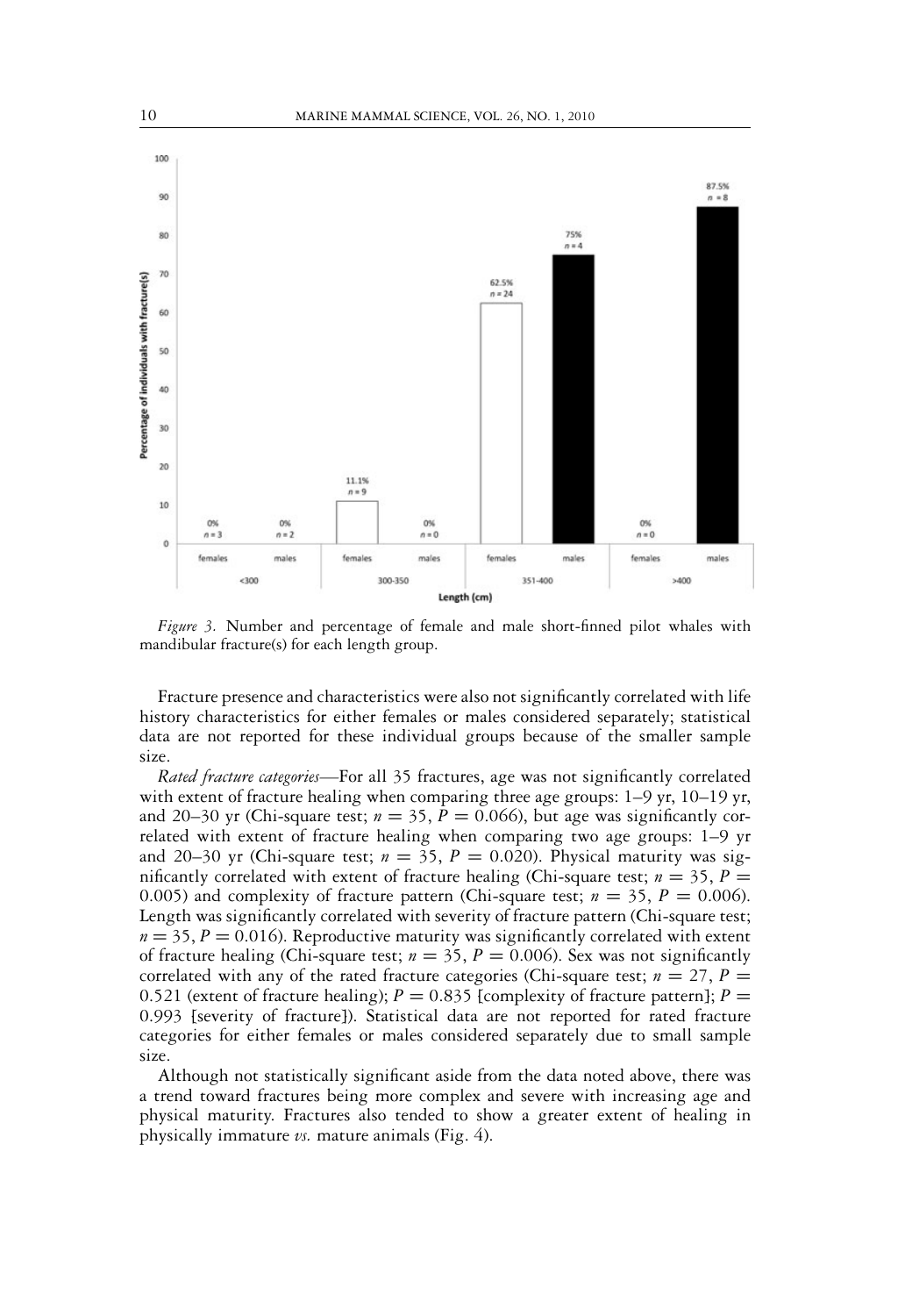











*Figure 4.* Average ratings by age group for all fractures in short-finned pilot whale mandibular fractures rated for degrees of complexity, severity, and healing.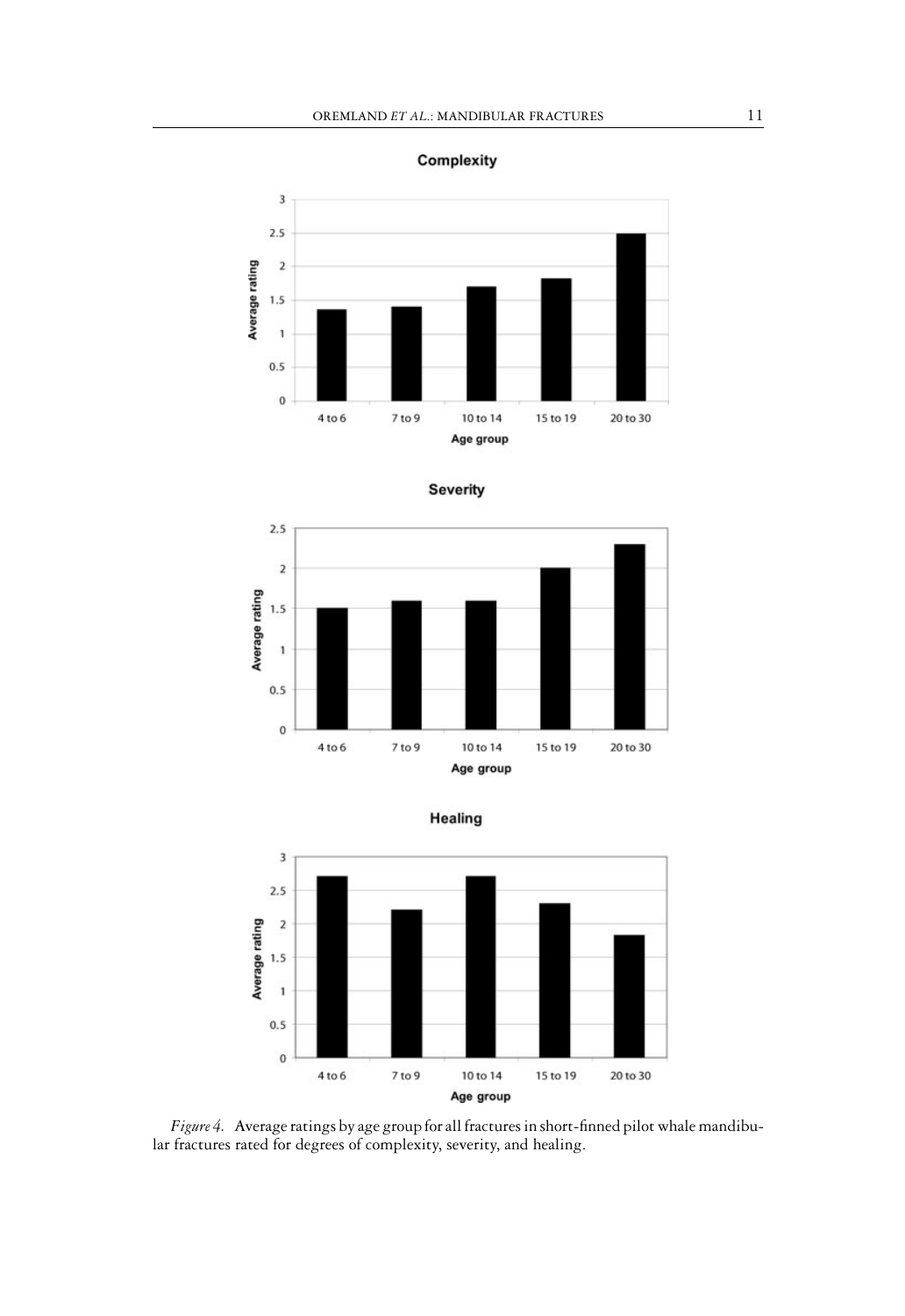#### **DISCUSSION**

Fifty-four percent (27/50) of the short-finned pilot whales examined showed evidence of at least one mandibular fracture. This is a very high prevalence of locationspecific fractures for a mammalian population. The distribution of fractures in wild populations has been studied mainly in primates (Lovell 1990:209). Lovell found the incidence of fractures in her sample of great apes (chimpanzees, gorillas, and orangutans) to be highest in the hands and feet  $(26\%-27\%)$ , and second in ribs (4%–12%). She found no mandibular fractures in a total sample of 133 specimens. There is no study of which we know that provides comparable data in cetaceans. In addition, neither the presence of fracture nor location of fracture on the mandible was correlated with any life history parameters other than length. The proportion of animals showing evidence of fracture in each length grouping increased with length. As animals grow, they may change their behavior, take on a different social role, change their geographical location, or occupy a different ecological niche. In fact, total body length of short-finned pilot whales varies greatly and is not a good indicator of either age or reproductive state of individuals (Kasuya and Marsh 1984).

The initial hypothesis that male pilot whales should suffer more frequent and more substantial mandibular fractures than should females was supported by the high proportion of males showing evidence of fracture (71.4%). Male–male competition remains a plausible explanation for the observed mandibular fractures in male pilot whales. There has been no morphological evidence of rigorous male–male fighting in the short-finned pilot whale to date (Kasuya and Marsh 1984, Kasuya *et al.* 1993), but short-finned pilot whales in contrast to sperm whales do not show external scars from intra male fighting. It is thought that male pilot whales operate under a searching rather than harem strategy (Magnusson and Kasuya 1997). Interestingly, almost half (47.2%) of the females in this study also showed evidence of fracture. In light of these findings, other possible causes and implications of such fractures must be considered.

There may be multiple explanations for mandibular fractures in females. Intraspecific interactions such as intraspecific play or aggression by adults toward juveniles, defensive behavior of mothers toward male pilot whales in the presence of juveniles, or female competition for mates could theoretically result in fracture (Campagna 2002, Parsons *et al.* 2003, Scott *et al.* 2005). Interspecific interactions in mixedspecies schools or encounters, or defensive behavior toward sharks or killer whales may also lead to fractures (Connor and Smolker 1990, Shelden *et al.* 1995, Ross and Wilson 1996, Weller *et al.* 1996, Mann and Barnett 1999, Mann and Tyack 2000). No patterns of fracture occurrence were found in this study suggesting intra- or interspecific interactions as a primary cause of mandibular fractures in pilot whales, but they may have lead to a small number of the fractures observed.

Other explanations for mandibular fractures in pilot whales may be based upon life history characteristics as well as behavior. The observed pattern of fractures was not consistent with wounds sustained by cetaceans from ship strikes, harpoon or gunshot wounds, or other anthropogenic factors (Haley and Read 1993, Philo *et al.* 1993, Gulland *et al*. 2001). Some short-finned pilot whales bear scars on the lips that are consistent with hook injuries from entanglement, and this species is known to interact with long-line fisheries off North Carolina. The data records for the animals in this case series do not allow a consideration of whether soft tissue scars commensurate with this source of trauma were present. Therefore fisheries interaction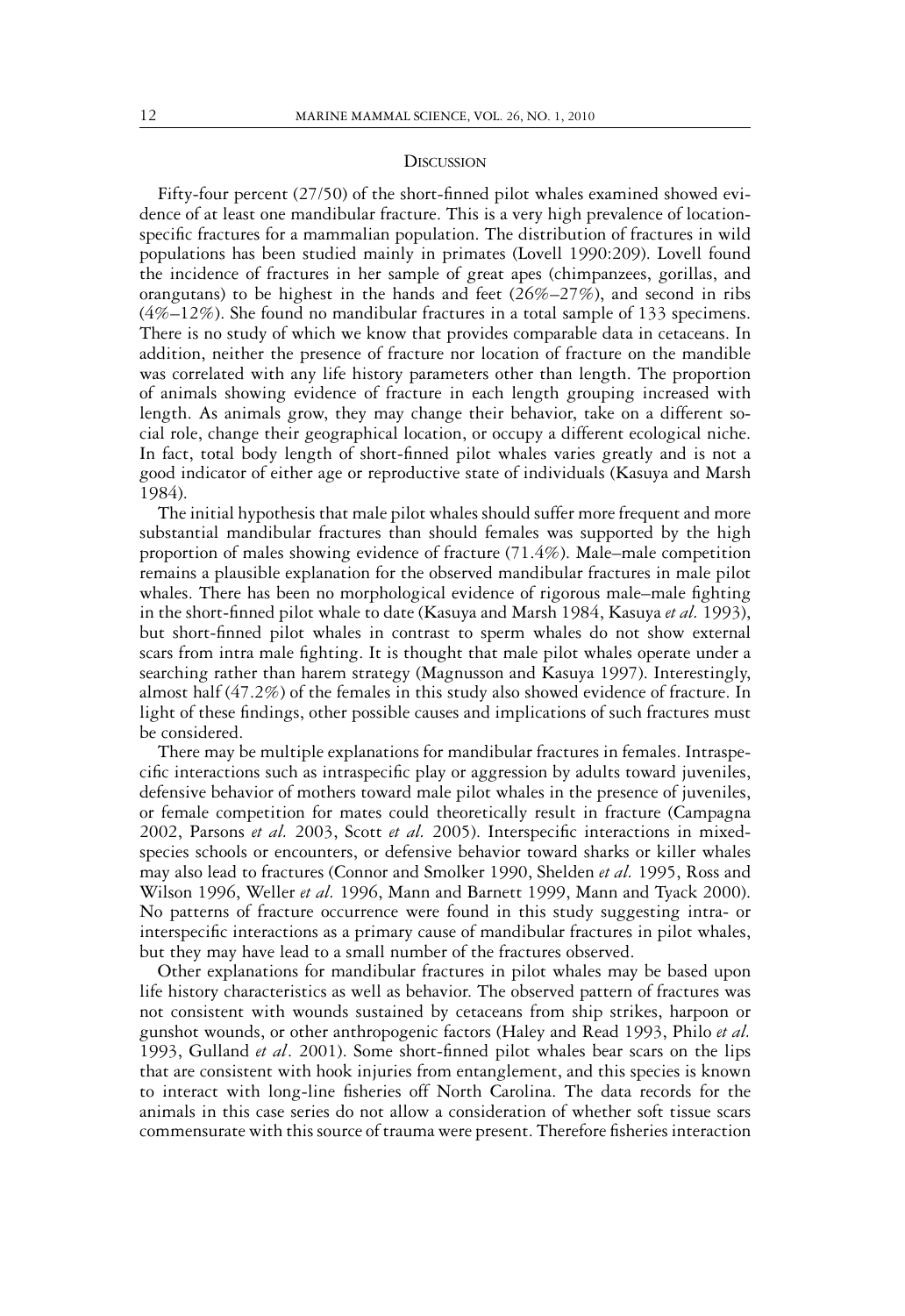should be considered a potential cause of the observed mandibular trauma. Changes in the mechanical structure of bone such as osteoporosis, osteomalacia, or past history of disease or fracture could also affect the propensity of a bone to fracture (Cullinane and Einhorn 2002, Garnero and Delmas 2002, Ortner 2003). The source of the study specimens should also be considered. Because these specimens had mass-stranded, there may be other factors affecting their health or behavior that could have lead to prior strandings. They also had to survive their fractures, since all fractures were healed to some extent. In fact, there was only one fracture rated as obviously recent while a vast majority were rated as being moderately to extensively healed. Therefore, the occurrence of fractures in the population will be influenced both by an individual's capacity for injury and survival of that injury.

A clue as to the source of these fractures may be provided in their location on the mandible itself. All 35 fractures occurred in the caudal third of the mandible (divided transversely), with 20 of those fractures extending into the middle third as well. No fractures were found in the rostral third of the mandible. The caudal mandible is most likely more vulnerable to fractures due to its thinness and less compact structure compared to the rostral portion of the mandible. However, the ventral third of the mandible (divided along the frontal plane) was the location of significantly more fractures than either the middle or dorsal thirds. It is possible that the source of the traumatic injuries is focused on these caudal, ventral portions of the mandible, or that the impact of the injury is transmitted primarily to that region.

One of the most interesting results of this study was that there were so few correlations of fracture characteristics with any morphological or life history characteristics. The small sample size, especially of males, and paucity of data on mandibular fractures in other cetacean species precludes differentiating the aforementioned potential causes of fracture. However, further research on mandibular fractures and characteristics of the force necessary to cause such fractures may help to isolate one or more causes of mandibular fractures in this species.

A broader survey of the incidence and characteristics of mandibular fractures in short-finned pilot whales could help to elucidate the causes of fracture. Comparative data from other sexually dimorphic and socially similar cetacean species may help rule out some explanations and increase the likelihood of others, as would comparison with nonpolygynous or less social species. Incorporating genetic relatedness among members of groups could provide further insight as to the causes and implications of fractures. Such a high occurrence of mandibular fractures in this or other species could have implications for individuals and possibly the species because of the role of the mandible in eating and sound reception. At minimum, quick evaluation and basic data collection on evidence of mandibular fractures at stranding events could be valuable to current understanding of trauma and behavior in cetaceans.

#### *Conclusions*

Based on the correlation between body length and fracture presence, male–male competition remains the most likely—but not necessarily the only—explanation for mandibular fractures in males. The causes of the prevalent mandibular fractures in females are not known. Relatively little is known about trauma and behavior in cetaceans, and the high prevalence of fractures and associated results of this study warrant a closer look at fractures in these and other species.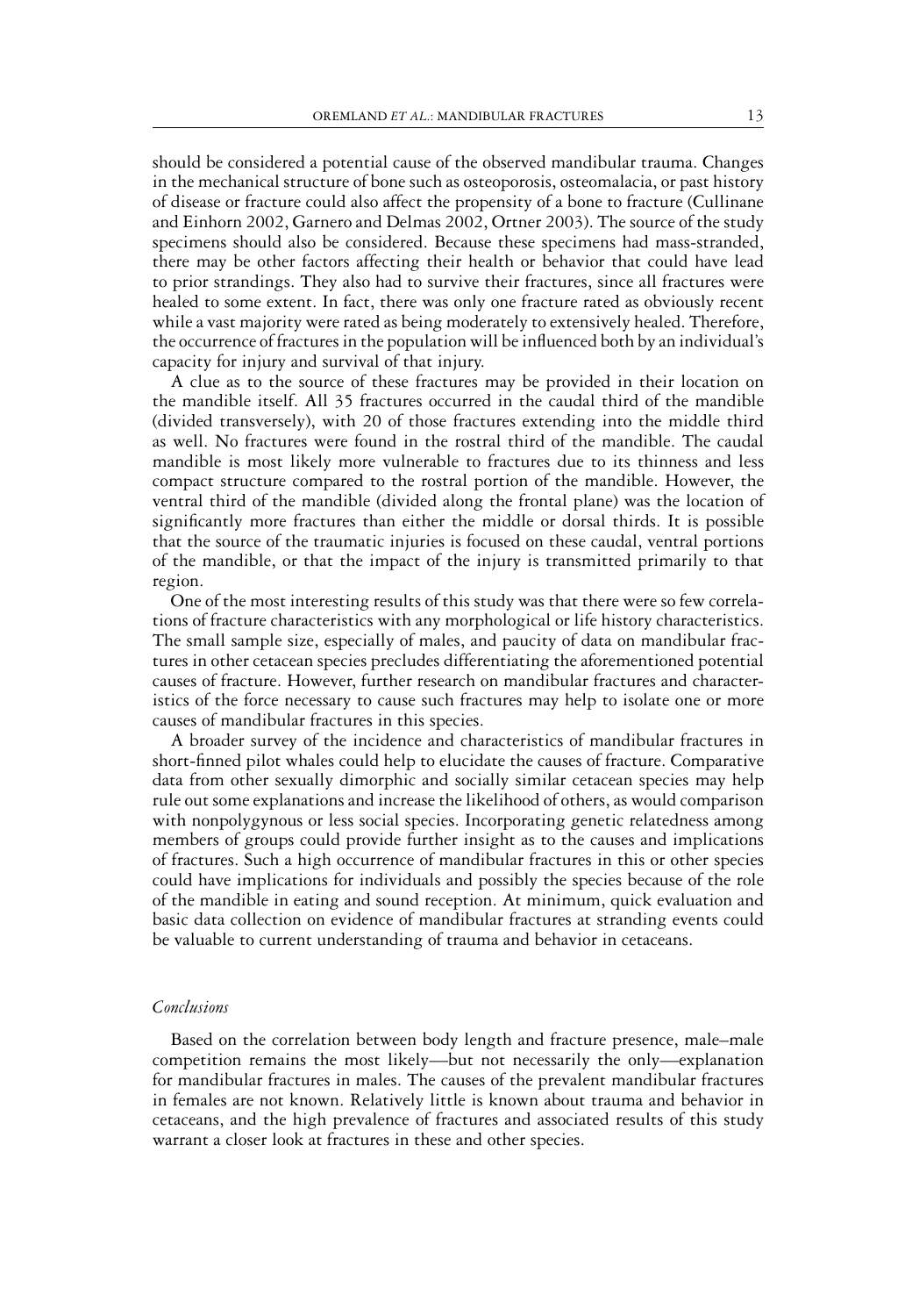#### ACKNOWI EDGMENTS

The authors wish to thank their reviewers, especially Dr. Ann Pabst, for their thorough review of this work, their patience, and their valuable contributions. The authors thank Jelle Atema and Gail Patt of Boston University for serving as committee members for the first author's thesis work. The authors thank Lee-Ann Hayek of the Smithsonian Institution for her assistance with statistical analyses, and Sandra Raredon for her assistance with x-raying specimens.

#### LITERATURE CITED

- Andersen, L. W. 1993. Further studies on the population structure of the long-finned pilot whale, *Globicephala melas*, off the Faroe Islands. Report of the International Whaling Commission (Special Issue 14):219–231.
- Berg, J. W. 1963. Differential staining of spermatozoa in sections of testis. American Journal of Clinical Pathology 23:513–515.
- Caldwell, D. K., M. C. Caldwell, W. F. Rathjen and J. R. Sullivan. 1971. Cetaceans from the Lesser Antillean Island of St. Vincent. Fishery Bulletin 69:303–312.
- Campbell-Malone, R., S. Barco, P.-Y. Daoust, A. Knowlton, W. McLellan, D. Rotstein and M. Moore. 2008. Gross and histologic evidence of sharp and blunt trauma in North Atlantic right whales (*Eubalaena glacialis*) killed by ships. Journal of Zoo and Wildlife Medicine 39:37–55.
- Campagna, C. 2002. Aggressive behavior (intraspecific). Pages 13–16 *in* W. F. Perrin, B. Würsig and J. G. M. Thewissen, eds. Encyclopedia of marine mammals. Academic Press, San Diego, CA.
- Carrier, D. R., S. M. Deban and J. Otterstrom. 2002. The face that sank the Essex: Potential function of the spermaceti organ in aggression. Journal of Experimental Biology 205:1755–1763.
- Connor, R. C., and R. A. Smolker. 1990. Quantitative description of a rare behavioral event: A bottlenose dolphins behavior toward her deceased offspring. Pages 355–360 *in* S. Leatherwood and R. R. Reeves, eds. The bottlenose dolphin. Academic Press, New York. NY.
- Cox, T. M., A. J. Read, S. G. Barco, J. Evans, D. Gannon, H. N. Koopman, W. A. McLellan, K. Murray, J. Nicolas, D. A. Pabst, C. W. Potter, M. Swingle, V. G. Thayer, K. M. Touhey and A. Westgate. 1998. Documenting the bycatch of harbor porpoises in coastal gill net fisheries from strandings. Fishery Bulletin 96:727–734.
- Cox, T. M., T. Ragen, A. Read, E. Vos, R. Baird, K. Balcomb, J. Barlow, J. Caldwell, T. Cranford, L. Crum, A. D'Amico, D'Spain, A. Fernández, J. Finneran, R. Gentry, W. Gerth, F. Gulland, J. Hildebrand, D. Houser, T. Hullar, P. Jepson, D. Ketten, C. MacLeod, P. Miller, S. Moore, D. Mountain, D. Palka, P. Palka, P. Ponganis, S. Rommel, T. Rowles, B. Taylor, P. Tyack, D. Wartzok, R. Gisiner, J. Mead and L. Benner. 2006. Understanding the impacts of anthropogenic sound on beaked whales. Journal of Cetacean Research and Management 7:177–187.
- Cullinane, D. M., and T. A. Einhorn. 2002. Biomechanics of bone. Pages 17–32 *in* J. P. Bilezikian, L. G. Raisz and G. A. Rodan, eds. Principles of bone biology. Academic Press, San Diego, CA.
- Dunn, D. G. 2002. Evidence for infanticide in bottlenose dolphins of the western North Atlantic. Journal of Wildlife Diseases 38:505–510.
- Evans, P. G. H., and J. A. Raga. 1987. The natural history of whales and dolphins. Christopher Helm, London, U.K.
- Garnero, P., and P. D. Delmas. 2002. Evaluation of risk for osteoporosis fractures. Pages 1291–1304 *in* J. P. Bilezikian, L. G. Raisz and G. A. Rodan, eds. Principles of bone biology. Academic Press, San Diego, CA.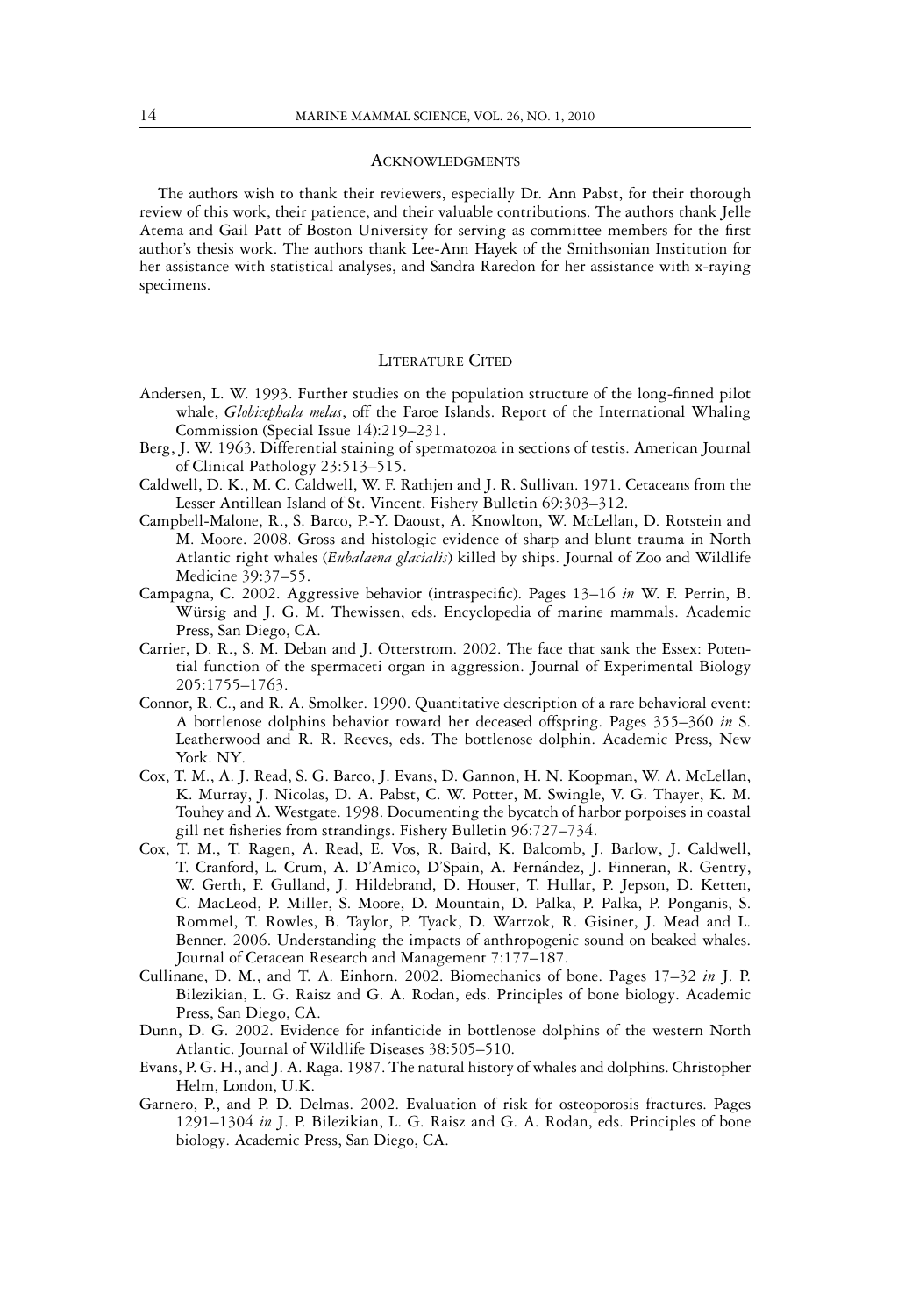- Gulland, F. M. D., L. J. Lowenstine and T. R. Spraker. 2001. Noninfectious diseases. Pages 521–550 *in* L. A. Dierauf and F. M. D. Gulland, eds. CRC handbook of marine mammal medicine. CRC Press, Boca Raton, FL.
- Haley, N. J., and A. J. Read. 1993. Summary of the workshop on harbor porpoise mortalities and human interactions. NOAA Technical Memorandum NMFS-F/NER-5. National Marine Fisheries Service, NOAA, Glouceser, MA.
- Hayek, L.-A. C. 1994. Pages 207–269 *in* W. R. Heyer, M. A. Donnelly, R. W. McDiarmid, L.-A. C. Hayek and M. S. Foster, eds. Measuring and monitoring biological diversity: Standard methods for amphibians. Smithsonian Institution Press, Washington, DC.
- Howorth, M. B. 1959. A textbook of orthopedics. Dornan, Printer, Stamford, CT.
- Kasuya, T., and H. Marsh. 1984. Life history and reproductive biology of the short-finned pilot whale, *Globicephala macrorhynchus*, off the Pacific Coast of Japan. Report of the International Whaling Commission (Special Issue 6):259–310.
- Kasuya, T., D. E. Sergeant and K. Tanaka. 1988. Re-examination of life history parameters of long-finned pilot whales in the Newfoundland waters. Scientific Reports of the Whales Research Institute, Tokyo 39:103–119.
- Kasuya, T., H. Marsh and A. Amino. 1993. Non-reproductive mating in short-finned pilot whales. Report of the International Whaling Commission (Special Issue 14):425–437.
- Lovell, N. C. 1990. Patterns of injury and illness in great apes—a skeletal analysis. Smithsonian Institution Press, Washington, DC.
- Mackintosh, N. A., and J. F. G. Wheeler. 1929. Southern blue and fin whales. Discovery Reports 1:257–540.
- Magnusson, K. G., and T. Kasuya. 1997. Mating strategies in whale populations: Searching strategy vs. harem strategy. International Journal on Ecological Modelling and Systems Ecology 102:225–242.
- Mann, J., and H. Barnett. 1999. Lethal tiger shark (*Galeocerdo cuvieri*) attack on bottlenose dolphin (*Tursiops* sp.) calf: Defense and reactions by the mother. Marine Mammal Science 15:568–575.
- Mann, J., and P. L. Tyack. 2000. Cetacean societies: Field studies of dolphins and whales. University of Chicago Press, Chicago, IL.
- Norris, K. S. 1961. Standardized methods for measuring and recording data on the smaller cetaceans. Journal of Mammalogy 42:471–476.
- Olson, P. A., and S. B. Reilly. 2002. Pilot whales. Pages 898–903 *in* W. F. Perrin, B. Wursig ¨ and J. G. M. Thewissen, eds. Encyclopedia of marine mammals. Academic Press, San Diego, CA.
- Ortner, D. J. 2003. Trauma. Pages 119–178 *in* D. J. Ortner, ed. Identification of pathological conditions in human skeleton remains. Academic Press, San Diego, CA.
- Parsons, K. M., J. W. Durban and D. E. Claridge. 2003. Male-male aggression renders bottlenose dolphin *Tursiops truncatus* unconscious. Aquatic Mammals 29:360–362.
- Patterson, I., R. Reid, B. Wilson, K. Grellier, H. Ross and P. Thompson. 1998. Evidence for infanticide in bottlenose dolphins: An explanation for violent interactions with harbour porpoises? Proceedings of the Royal Society of London B 265:1167–1170.
- Perrin, W. F., and A. C. Myrick. 1980. Age determination of toothed whales and sirenians. Report of the International Whaling Commission (Special Issue 3). viii  $+$  229 pp.
- Philo, L. M., E. B. Shotts, and J. C. George. 1993. Morbidity and mortality. Pages 275– 312 *in* J. J. Burns, J. J. Montague and C. J. Cowles, eds. The bowhead whale. Special Publication Number 2, The Society for Marine Mammalogy, Lawrence, KS.
- Ralls, K., and S. L. Mesnick. 2002. Sexual dimorphism. Pages 1071–1078 *in* W. F. Perrin, B. Würsig and J. G. M. Thewissen, eds. Encyclopedia of marine mammals. Academic Press, San Diego, CA.
- Reilly, S. B. 1978. Pilot whale. Pages 113–119 *in* D. Haley, ed. Marine mammals of Eastern North Pacific and Arctic waters. Pacific Search Press, Seattle, WA.
- Ross, H. M., and B. Wilson. 1996. Violent interactions between bottlenose dolphins and harbour porpoises. Proceedings of the Royal Society of London 263:283–286.